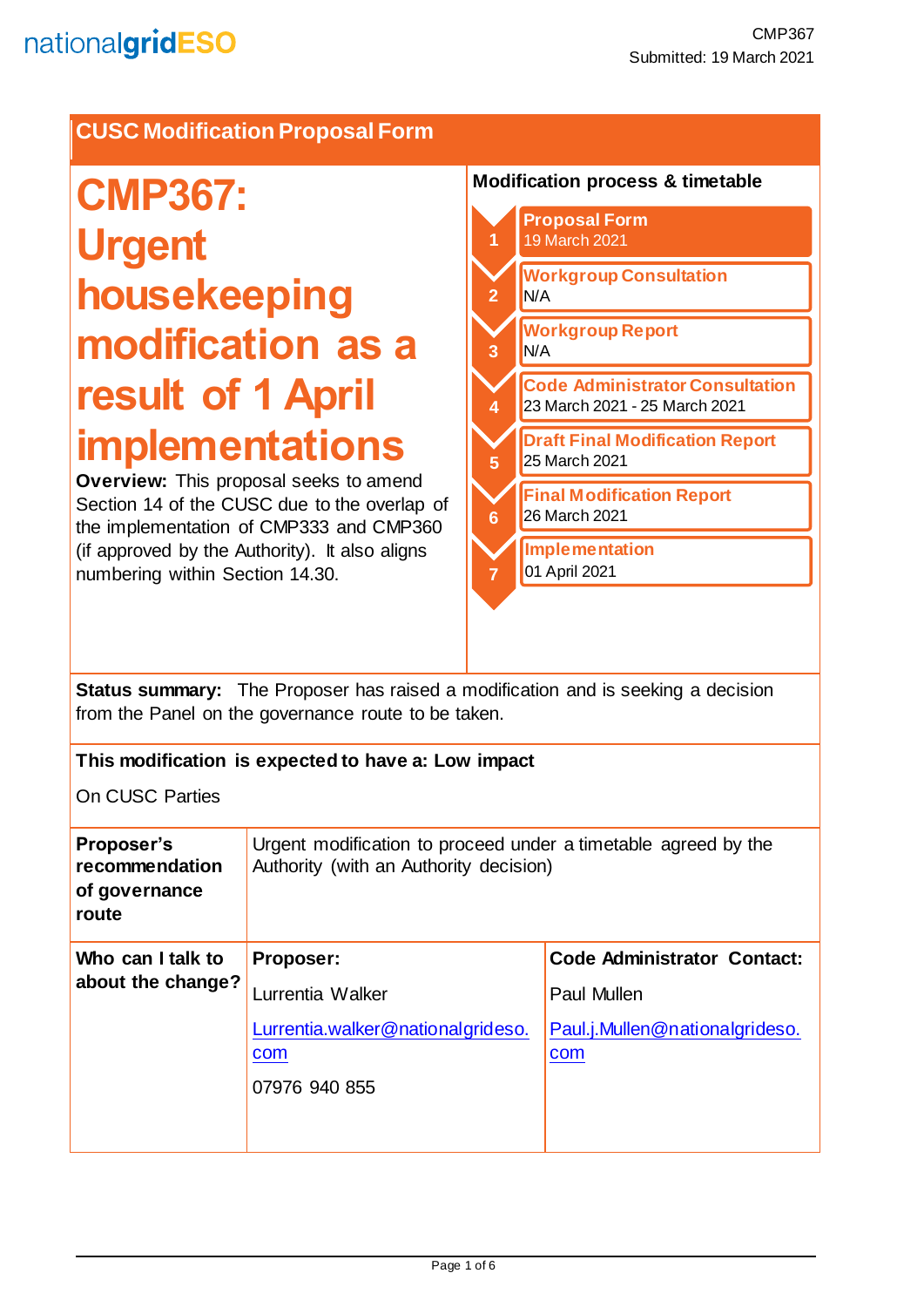# nationalgridESO

# <span id="page-1-0"></span>**Contents**

| Proposer's assessment of the impact of the modification on the stakeholder / |  |
|------------------------------------------------------------------------------|--|
|                                                                              |  |
|                                                                              |  |
|                                                                              |  |
|                                                                              |  |
|                                                                              |  |
|                                                                              |  |
|                                                                              |  |
|                                                                              |  |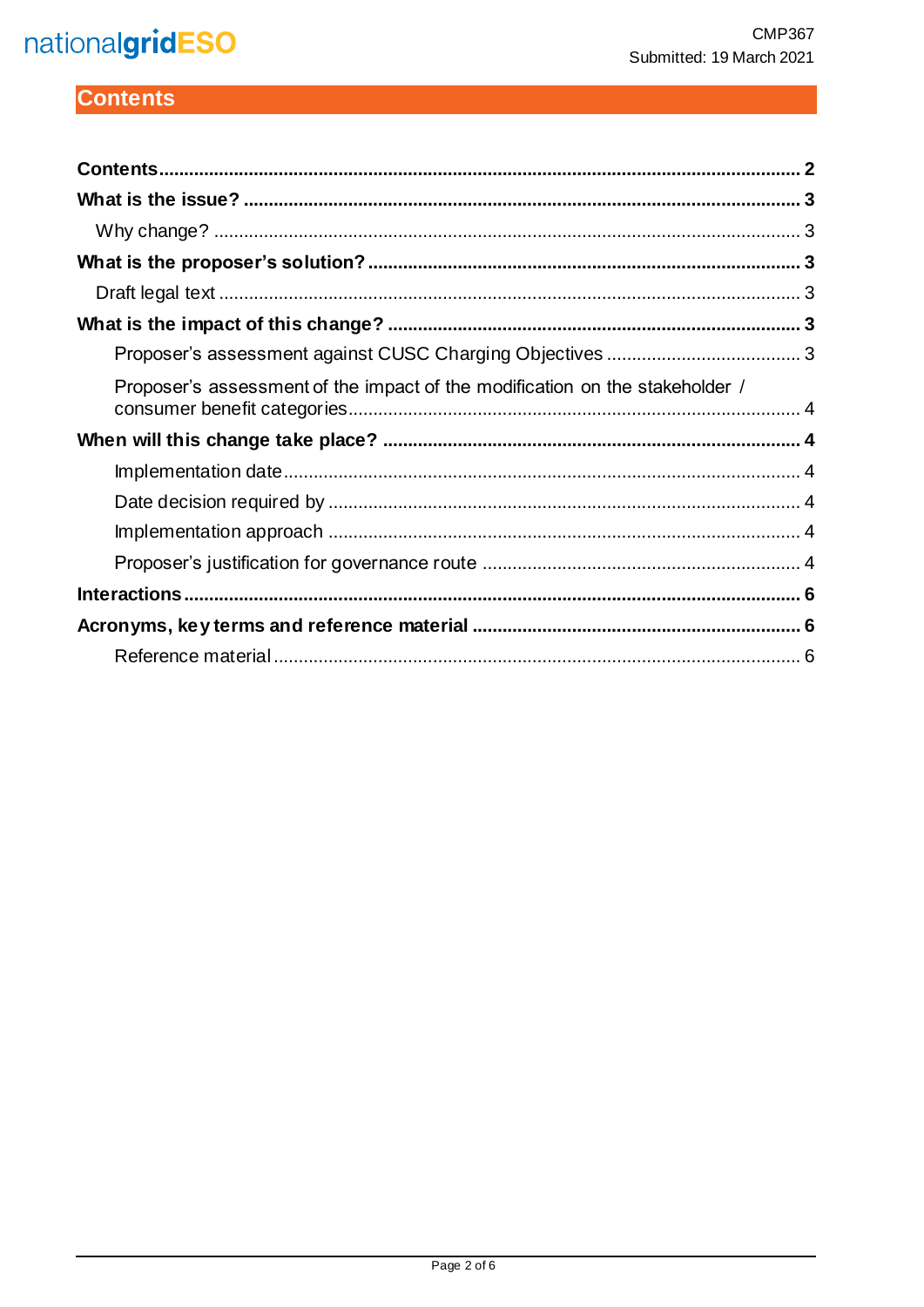# nationalgridESO

## <span id="page-2-0"></span>**What is the issue?**

This modification is seeking to address an overlap of formula's in Section 14.30 due to the implementation of [CMP333](https://www.nationalgrideso.com/industry-information/codes/connection-and-use-system-code-cusc-old/modifications/cmp333-bsuos) 'BSUoS – Charging Supplier Users on gross demand (TCR) and [CMP360](https://www.nationalgrideso.com/industry-information/codes/connection-and-use-system-code-cusc-old/modifications/cmp360-aligning) 'Aligning Section 14 of the CUSC 'Balancing Services Use of System Charging Methodology' (pending the Authority's decision) to the license changes introduced by RIIO-2 in respect of the 'System Operator Revenue Restriction'.

This modification also amends paragraph numbering to ensure consistency in Section 14.30 as a result of the implementations of [CMP281](https://www.nationalgrideso.com/industry-information/codes/connection-and-use-system-code-cusc-old/modifications/cmp281-removal) 'Removal of BSUoS charges from energy taken from the National Grid System by Storage Facilities', [CMP333](https://www.nationalgrideso.com/industry-information/codes/connection-and-use-system-code-cusc-old/modifications/cmp333-bsuos) 'BSUoS – Charging Supplier Users on gross demand (TCR) and [CMP360](https://www.nationalgrideso.com/industry-information/codes/connection-and-use-system-code-cusc-old/modifications/cmp360-aligning) 'Aligning Section 14 of the CUSC 'Balancing Services Use of System Charging Methodology' (pending the Authority's decision).

# <span id="page-2-1"></span>**Why change?**

This modification is required as it will ensure that the CUSC, as of 1 April 2021 reads as intended.

#### <span id="page-2-2"></span>**What is the proposer's solution?**

The proposer's solution is to amend Section 14.30 of the CUSC.

## <span id="page-2-3"></span>**Draft legal text**

The draft legal text can be found in Annex 1.

# <span id="page-2-4"></span>**What is the impact of this change?**

<span id="page-2-5"></span>

| <b>Proposer's assessment against CUSC Charging Objectives</b>                                                                                                                                                                                                                                                                                                                                                                                                       |                                                              |  |
|---------------------------------------------------------------------------------------------------------------------------------------------------------------------------------------------------------------------------------------------------------------------------------------------------------------------------------------------------------------------------------------------------------------------------------------------------------------------|--------------------------------------------------------------|--|
| <b>Relevant Objective</b>                                                                                                                                                                                                                                                                                                                                                                                                                                           | <b>Identified impact</b>                                     |  |
| $(a)$ That compliance with the use of system charging<br>methodology facilitates effective competition in the<br>generation and supply of electricity and (so far as is<br>consistent therewith) facilitates competition in the sale,<br>distribution and purchase of electricity;                                                                                                                                                                                  | <b>Positive</b><br>Reflects decisions from the<br>Authority. |  |
| $(6)$ That compliance with the use of system charging<br>methodology results in charges which reflect, as far as is<br>reasonably practicable, the costs (excluding any payments<br>between transmission licensees which are made under and<br>accordance with the STC) incurred by transmission<br>licensees in their transmission businesses and which are<br>compatible with standard licence condition C26<br>requirements of a connect and manage connection); | <b>Positive</b><br>Reflects decisions from the<br>Authority. |  |
| $(c)$ That, so far as is consistent with sub-paragraphs (a) and<br>$(6)$ , the use of system charging methodology, as far as is<br>reasonably practicable, properly takes account of the<br>developments in transmission licensees' transmission<br>businesses;                                                                                                                                                                                                     | Neutral                                                      |  |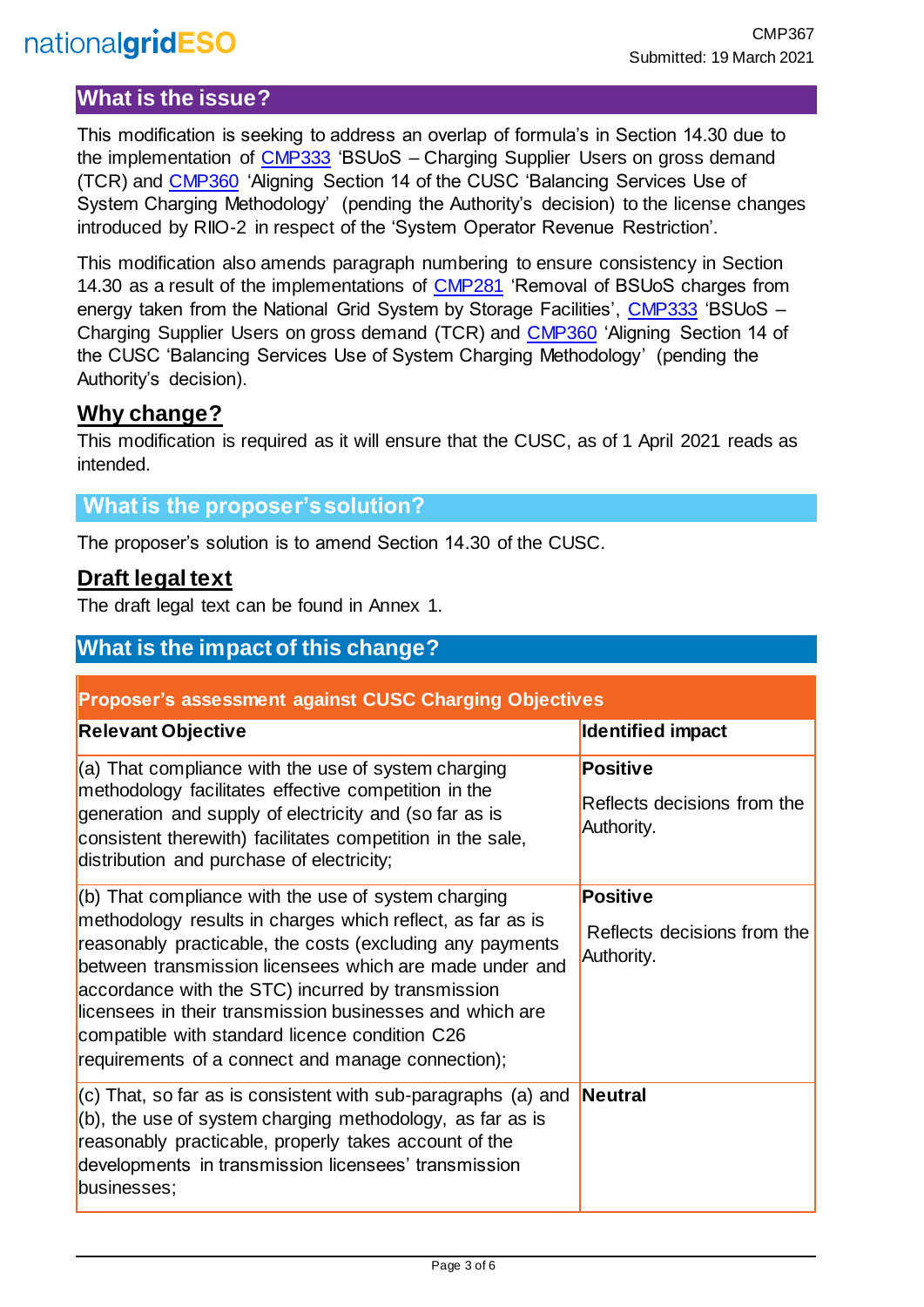| $\vert$ (d) Compliance with the Electricity Regulation and any<br>relevant legally binding decision of the European<br>Commission and/or the Agency *; and          | <b>Neutral</b>                                        |
|---------------------------------------------------------------------------------------------------------------------------------------------------------------------|-------------------------------------------------------|
| $(e)$ Promoting efficiency in the implementation and<br>administration of the system charging methodology.                                                          | Positive<br>Reflects decisions from the<br>Authority. |
| *Objective (d) refers specifically to European Regulation 2009/714/EC. Reference to the<br>Agency is to the Agency for the Cooperation of Energy Regulators (ACER). |                                                       |

#### <span id="page-3-0"></span>**Proposer's assessment of the impact of the modification on the stakeholder / consumer benefit categories**

| Stakeholder / consumer<br>benefit categories     | <b>Identified impact</b> |
|--------------------------------------------------|--------------------------|
| Improved safety and reliability<br>of the system | <b>Neutral</b>           |
| Lower bills than would<br>otherwise be the case  | <b>Neutral</b>           |
| Benefits for society as a whole                  | Neutral                  |
| <b>Reduced environmental</b><br>damage           | <b>Neutral</b>           |
| Improved quality of service                      | <b>Neutral</b>           |

# <span id="page-3-1"></span>**When will this change take place?**

#### <span id="page-3-2"></span>**Implementation date**

This modification will require an implementation date of 1 April 2021.

#### <span id="page-3-3"></span>**Date decision required by**

A decision is required by 30 March 2021, as implementation is required by 1 April 2021.

#### <span id="page-3-4"></span>**Implementation approach**

N/A

#### <span id="page-3-5"></span>**Proposer's justification for governance route**

Governance route: Urgent modification to proceed under a timetable agreed by the Authority (with an Authority decision)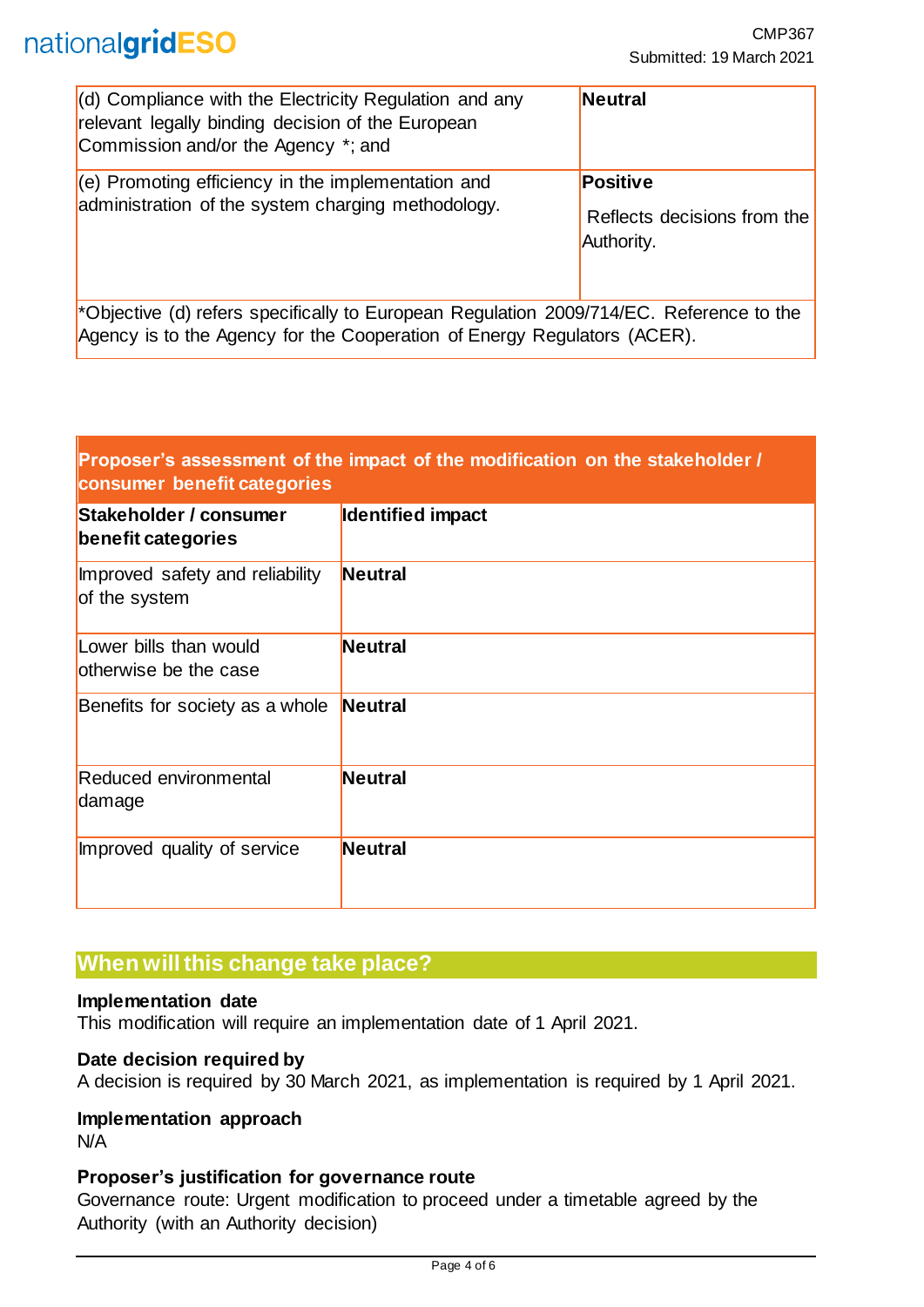

This modification should be treated as urgent as it links to an imminent issue that if isn't addressed will cause a:

• A party to be in breach of any relevant legal requirements. (Ofgem urgency criteria (c).

Without this modification, there would not be a version of legal text to implement from 1 April 2021 which has been consulted on/approved in its complete form. Therefore, we would technically be working outside of the CUSC.